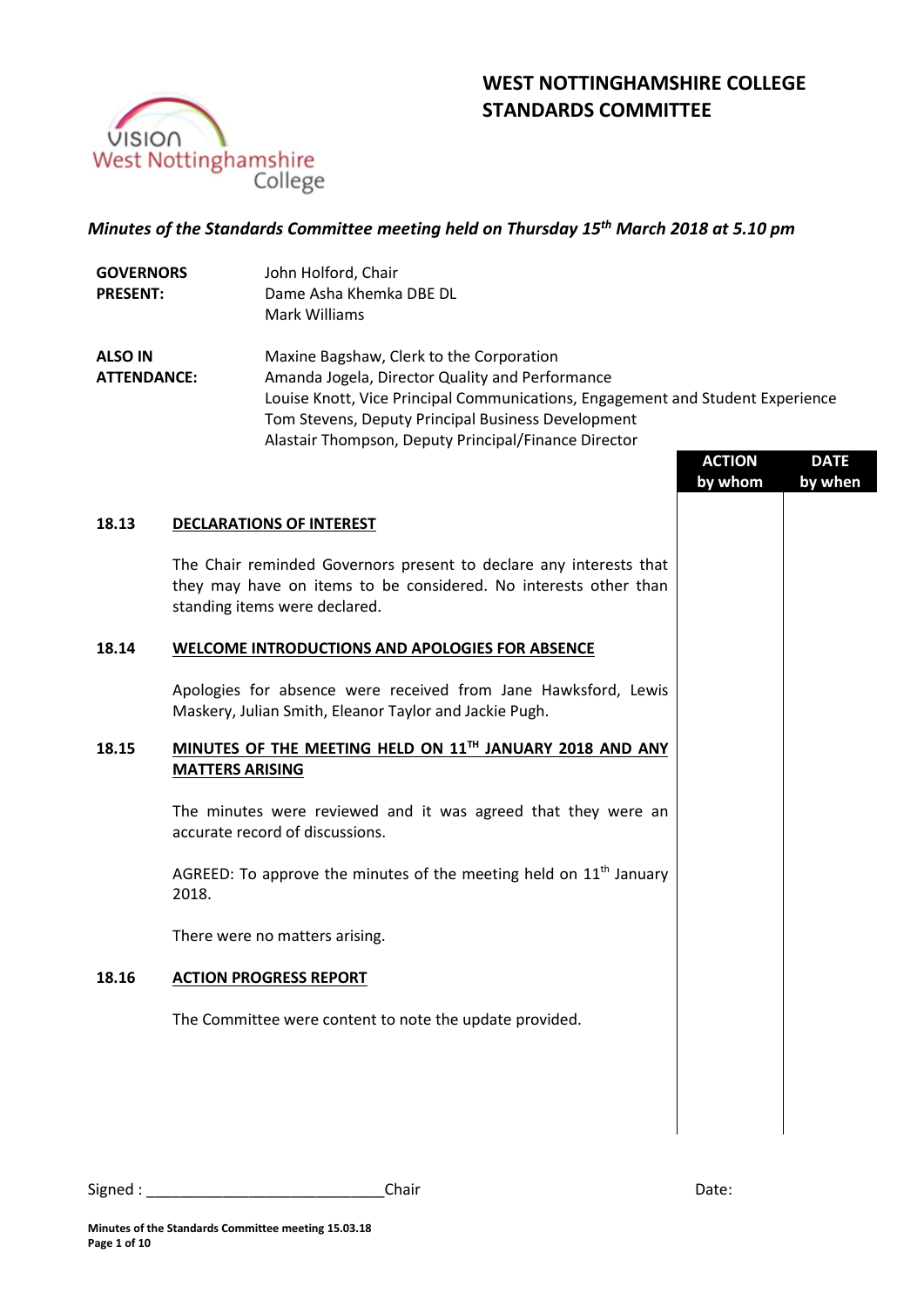### **18.17 STUDY PROGRAMMES**

In the absence of the Director for Learning and Innovation, the Director for Quality and Performance presented the content of the detailed report circulated prior to the meeting. Key points noted were:

- A Level value added has declined in 16/17 in comparison to 15/16 by 0.10. This is due to a weaker performance in A2 exams (-0.1), AS results were significantly above the national average at 0.2.
- A Level and Academic combined has stayed the same. The College has seen a positive position in terms of AS results but a decline in terms of A Level value added. The area for improvement focus at the current time is the A Level position. Assurance was given to the Committee that lots of work has been done with the A Level staff over the last few months.
- Progress on applied general courses in 16/17 has improved by 0.05 in comparison to 15/16
- Technical Level 3 attainment has improved in comparison to 15/16 (+5.18 average point score per tech level). The average point score is 0.26 higher than the England all schools/colleges average.
- The Technical Level 2 attainment is higher than the local authority and England all schools/colleges average
- In terms of A Levels the College is looking to develop an intervention policy which will help to further improve the position.
- In terms of the improvements seen in the Technical Level 3 qualifications it was explained that the College took some positive decisions to move some students from Applied General to Technical.
- English progress has improved although it is still lower than the England all schools/colleges average. Maths progress has improved but again is still lower than the England all schools/colleges average.
- In year GCSE English progress is 6% higher than last year
- The overall attendance in Functional Skills English has improved by 1.5% and the pass rate has improved by 17% in comparison to 16/17.
- The overall attendance in GCSE Maths has improved by 5% in comparison to the same point last year. However the percentage of learners on or above target has declined by 7%.
- The overall attendance in Functional Skills Maths has declined slightly by 0.7% in comparison to the same point last year and the overall pass rate percentage has declined by 10%. Assurance was given that these are areas for intensive in year monitoring.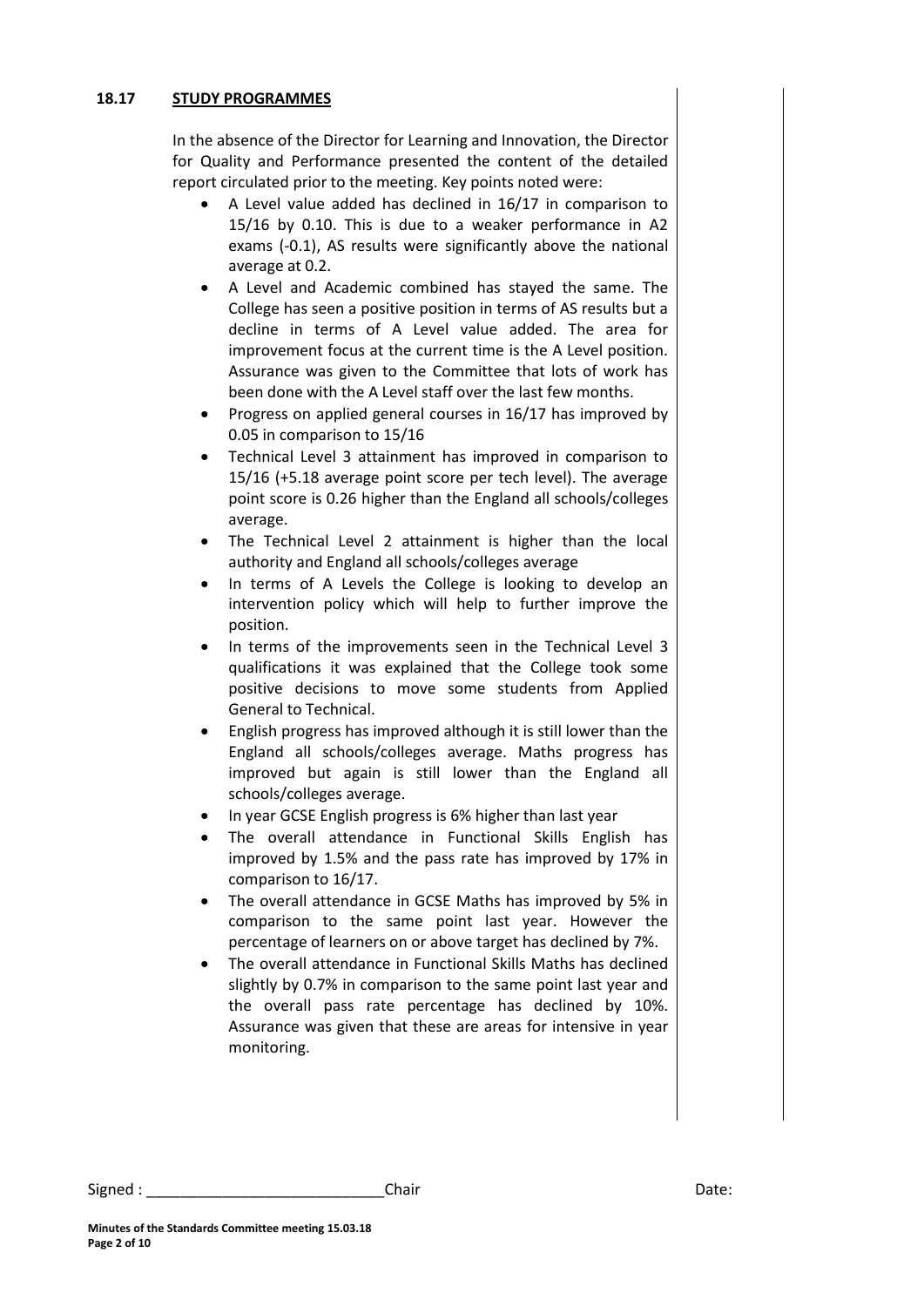The Committee questioned why there was such a mismatch between English and Maths. It was explained that a significant influencing factor is attendance, however there is a view that the College needs to be cautious regarding the data that underpins these statistics as it is based upon formative assessments rather than exams. In terms of the future the College is looking to provide much more Maths and English coaching support in class. Staff development initiatives College wide are focusing very heavily on Maths and English GCSE and Functional Skills requirements. It is essential to embed Maths and English within the curriculum areas and link more with employability and destinations. The Committee were advised that the College has done a lot of work in year on Maths and English, including external reviews of marking. Feedback has led to some improvements but there is more to do. Some staff have been challenged regarding potentially over generous marking. The key challenge is to get learners to engage with Maths and English.

- Disadvantaged students perform less well than nondisadvantaged students relating to Applied General, English and Maths & Technical Level 3 courses. Disadvantaged learners outperformed non-disadvantaged students in academic and technical Level 2 courses. Again assurance was given that staff are robustly monitoring this.
- Overall attendance has improved by 2% in comparison to the same point in 16/17.
- Current retention, as at  $26<sup>th</sup>$  February is very strong (16-18) cohort 96% & 19+ 94.3%) and is projected to improve in comparison to 16/17.
- As at 28th February 2017, 52% of students had an agreed or completed placement (confirmed, all health and safety checked, tutor approved relevant placement, consent forms completed) compared with 56% as at  $28<sup>th</sup>$  February 2018 which is an increase of 4%. It was explained that the number of hours undertaken as work experience for technical learners is increasing and this is to keep pace and align with expectations being introduced for T Levels.

AGREED: To note the content of the report provided.

#### **18.18 ADULT EDUCATION BUDGET – IN YEAR PROGRESS**

The Director of Quality and Performance drew members' attention to the written report and confirmed that the College was in a positive position. She advised that there were no significant concerns that she would wish to bring to Committees attention at this particular point in time. Key points brought to Committees attention were:

 Currently there are no significant differences in retention between direct delivered and subcontract provision

Signed : \_\_\_\_\_\_\_\_\_\_\_\_\_\_\_\_\_\_\_\_\_\_\_\_\_\_\_\_Chair Date: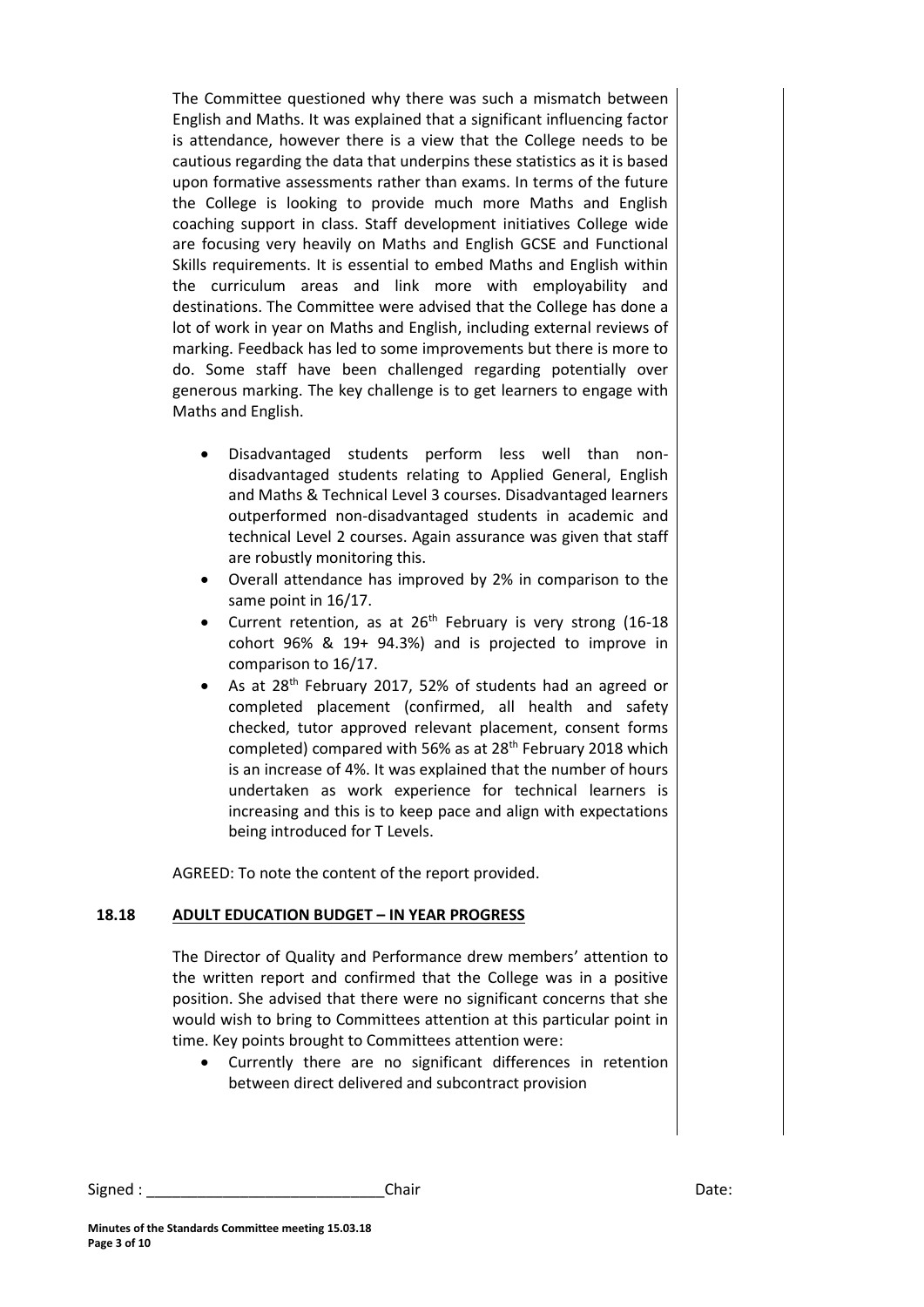- Currently the in year retention is looking strong for all levels for direct delivered and subcontracted 19+ combined provision. Directly delivered provision is weaker at level 3 by 3.4% compared to subcontract provision, however there is a significant difference in learner volumes. Subcontract provision is weaker at Level 1 by 3.4% compared to direct delivery.
- The majority of subcontractors currently have high retention rates with the exception of three, these are the Inspire and Achieve Foundation, the London Hairdressing Apprenticeship Academy and Track Work.
- The courses with direct delivery with the largest learner volumes, which are impacting negatively on the Level 3 in year retention are Access to HE Diploma Business, Access to HE Diploma Nursing & Healthcare and Diploma in specialist support for teaching and learning in schools.

AGREED: To note the content of the report provided.

### **18.19 APPRENTICESHIPS – IN YEAR PROGRESS**

The Deputy Principal introduced this item and confirmed that the report presented is based upon period 5 data, which is to the end of January. Specific attention was drawn to page 27 which confirms that of the 1537 learners impacting the overall achievement rate:

- a) Subcontractor provision accounts for 89%
- b) Direct delivery within schools of learning 4%
- c) Vision Business 7%.

This clearly shows that the outcome of subcontractor performance is very important.

The College is some way behind in terms of its achievement rates. By way of an update a further report was circulated which shows that the position has deteriorated further at period 7 (when compared with period 5 data included in the main body of the report).

Key statistics noted were:

- Subcontractors total learners to complete by  $31<sup>st</sup>$  July is 2744
- Subcontractors total learners to end of programme May 2018 is 3615
- Once these learners complete this will be the end of the programme
- There are 1154 learners past the expected end date and of these 597 are 90+ days, this means that these students cannot now achieve on a timely basis, this is significant as it is 25% of the learners
- Of those learners more than 90+ days past the planned end date 292 are simply awaiting concluding paperwork and will be secured as timely.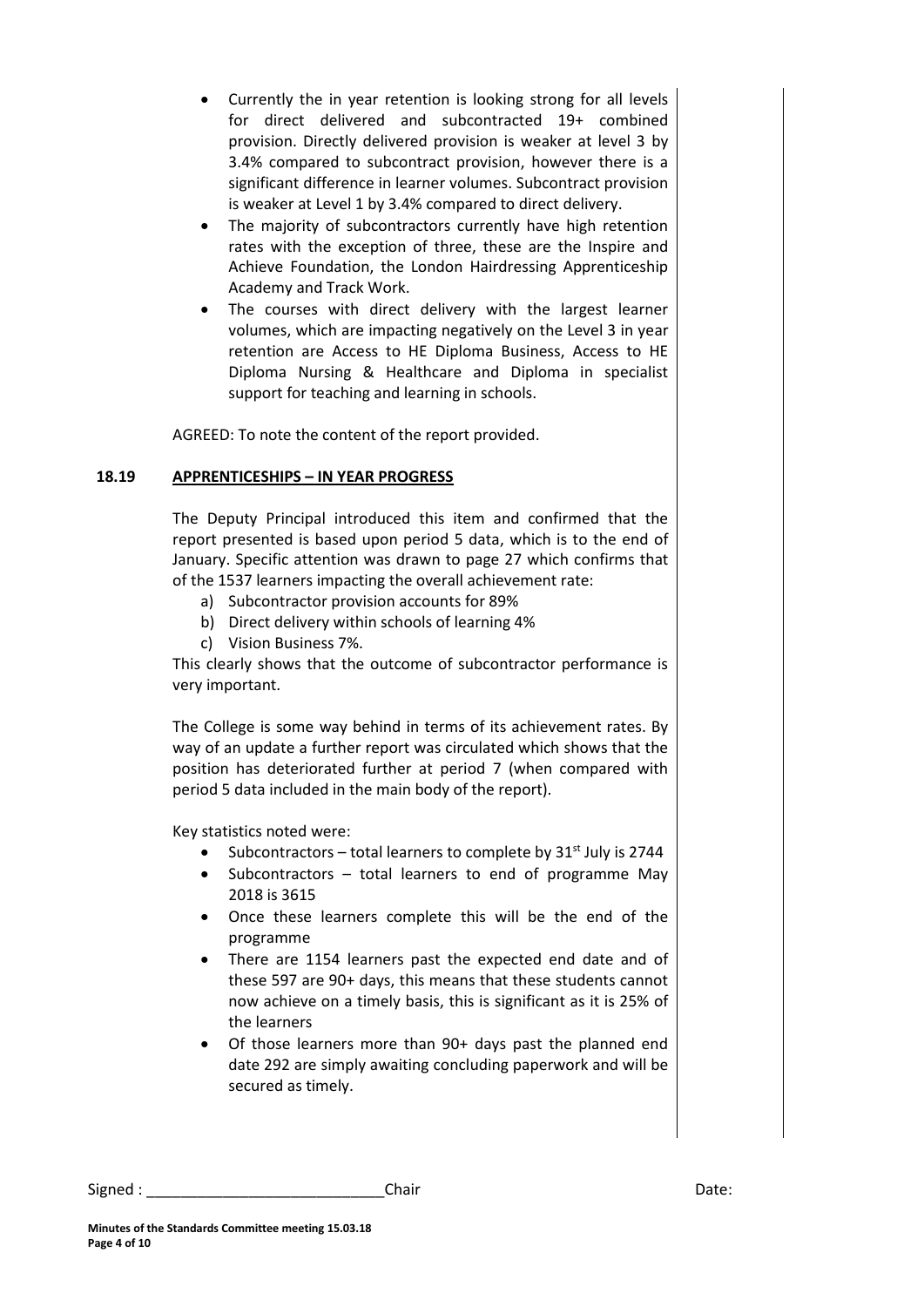As an overview, he explained that it was very difficult for the College to influence contractors' priorities as there are no continuing contracts. In addition to this the College has been very selective over the years in terms of only quality partners being utilised and these companies are more likely than others to be proactive in terms of securing their own organisations contract and performance rather than those activities undertaken on behalf of the College.

There is a real risk that if achievement rates fall further that performance could fall below triggers and this could lead to an Ofsted inspection.

The Committee questioned and challenged whether the team/staff managing this situation are aware that their positions may not be secure going forward because of the restructure. They felt that this was a risk in terms of motivation and commitment that could also lead to a further negative impact. The Deputy Principal indicated that at this stage it is unclear how successful the team will be in managing these risks and that these have to also sit alongside the risks associated with the College's structural changes being implemented.

It was clarified that an Ofsted inspection risk relates to apprenticeship provision only and not a full college re-inspection.

In discussion the Committee expressed some concern and acknowledged the risk, albeit that there was very little that could be done in terms of definitive mitigation actions because of the lack of leverage that the College has with subcontractors.

AGREED: To note the content of the update provided.

# **18.20 QUALITY OF TEACHING, LEARNING, TRAINING & ASSESSMENT**

The Director of Quality and Performance introduced this detailed report and a number of key matters were noted:

- a) Direct College provision
- 74.1% of individual learning walks have been completed against a target of 100% (the target of 100% for direct College provision is by February 2018 whereas Vision Business runs for the full academic year)
- 36.2% of learning walks are completed within Vision Business as well as developmental observations in line with probationary periods
- There are 605 occurrences of delivery staff (schools of learning and Vision Business) accessing training workshops to date
- There are 181 staff that have accessed individualised coaching to date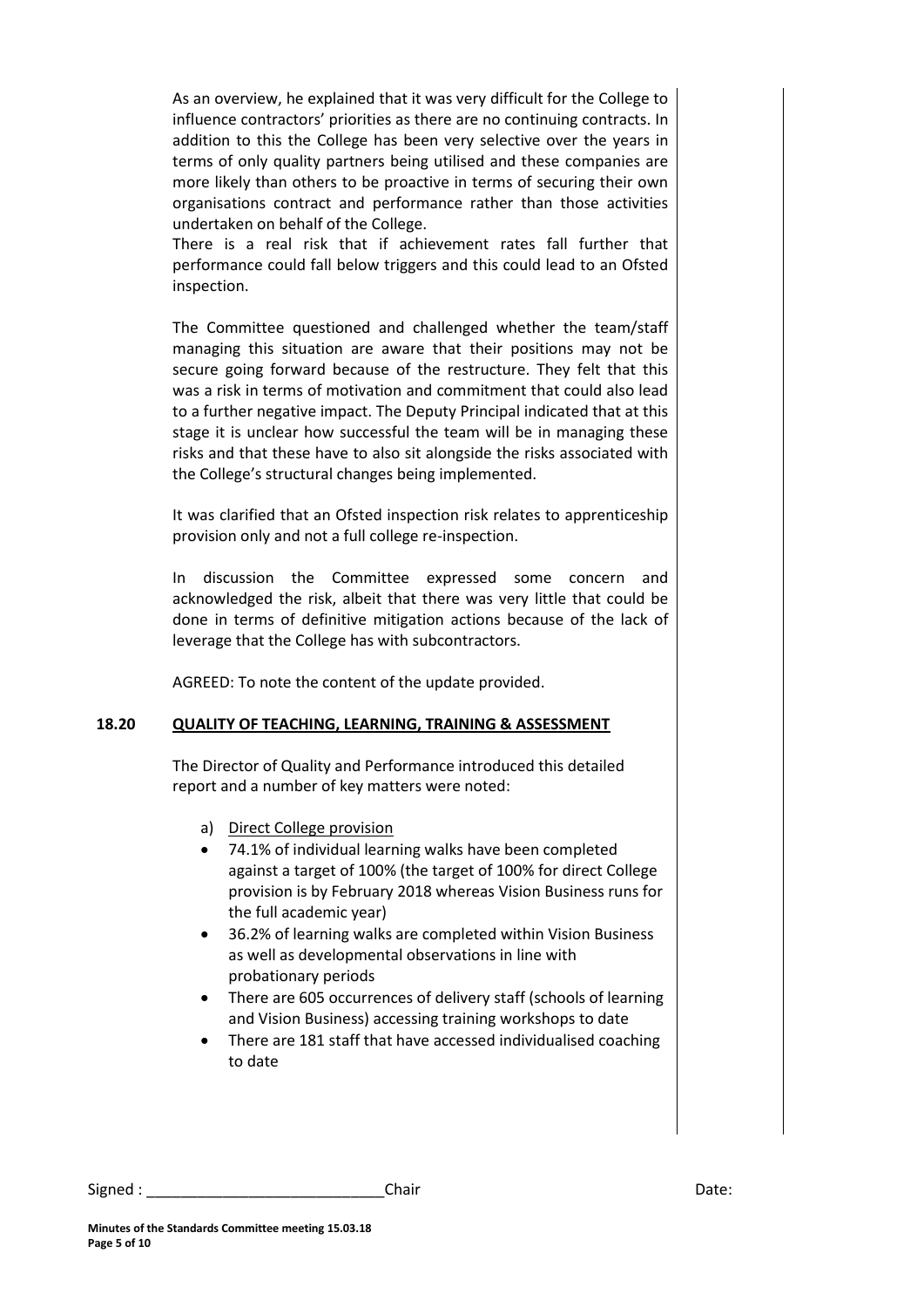|       | b) Subcontract provision<br>QTLP are carrying out all graded observations within<br>subcontractor provision this academic year. The reason for this<br>is all subcontractor providers are deemed to be high risk due to<br>the changing landscape within the apprenticeship provision.                                                                                                                                                                                                                                                                                                                                                                                                                                                                   |                                    |
|-------|----------------------------------------------------------------------------------------------------------------------------------------------------------------------------------------------------------------------------------------------------------------------------------------------------------------------------------------------------------------------------------------------------------------------------------------------------------------------------------------------------------------------------------------------------------------------------------------------------------------------------------------------------------------------------------------------------------------------------------------------------------|------------------------------------|
|       | <b>External verification/external examiner reports and visits</b><br>C)<br>An investigation was recently conducted by the Head of<br>$\bullet$<br>Quality and Performance at the request of City & Guilds. The<br>investigation relates to rail qualifications delivered within<br>Vision Business and the lack of records relating to assessment<br>and IQA activities for certified learners. City & Guilds are yet to<br>provide feedback and an update will be given at the next<br>meeting. City & Guilds suggest that we have 30 learners but<br>our records say 23 and there is therefore a need to better<br>understand the position. She confirmed that the College is<br>obtaining the portfolios from the employers to check the<br>position. | Director<br>Quality &<br>Performar |
|       | The Committee were advised that learning walks have currently been<br>put on hold because of the constraints that the HR team have in<br>dealing with the significant restructure and that this may impact upon<br>the timelines for completions.                                                                                                                                                                                                                                                                                                                                                                                                                                                                                                        |                                    |
|       | AGREED: to note the content of the report provided.                                                                                                                                                                                                                                                                                                                                                                                                                                                                                                                                                                                                                                                                                                      |                                    |
| 18.21 | <b>HE UPDATE</b>                                                                                                                                                                                                                                                                                                                                                                                                                                                                                                                                                                                                                                                                                                                                         |                                    |
|       | In the absence of Eleanor Taylor the content of her report was<br>considered. It was confirmed that the HE self-evaluation document<br>confirmed that the College considers that its HE provision meets QAA<br>expectations and this was confirmed through the validation process. In<br>addition, the teaching excellence framework metrics suggest a strong<br>initial hypothesis and the College completed a TEF year 3 submission in<br>January 2018. That being said, there are a number of areas identified<br>for improvement which have been carried forward from 16/17. These                                                                                                                                                                   |                                    |

nce June 2018

Assurance was given that Eleanor Taylor and Amanda Jogela are working closely together. Members' attention was specifically drawn to the red text in the action plan which highlights the actions still to take.

focus on employer engagement and employability, staffing and part time student satisfaction where actions to date have not had the impact expected. It was explained that strategies have been implemented but have not yet had any or insufficient impact and as a consequence the teams are looking at different models of activity to

secure better impact.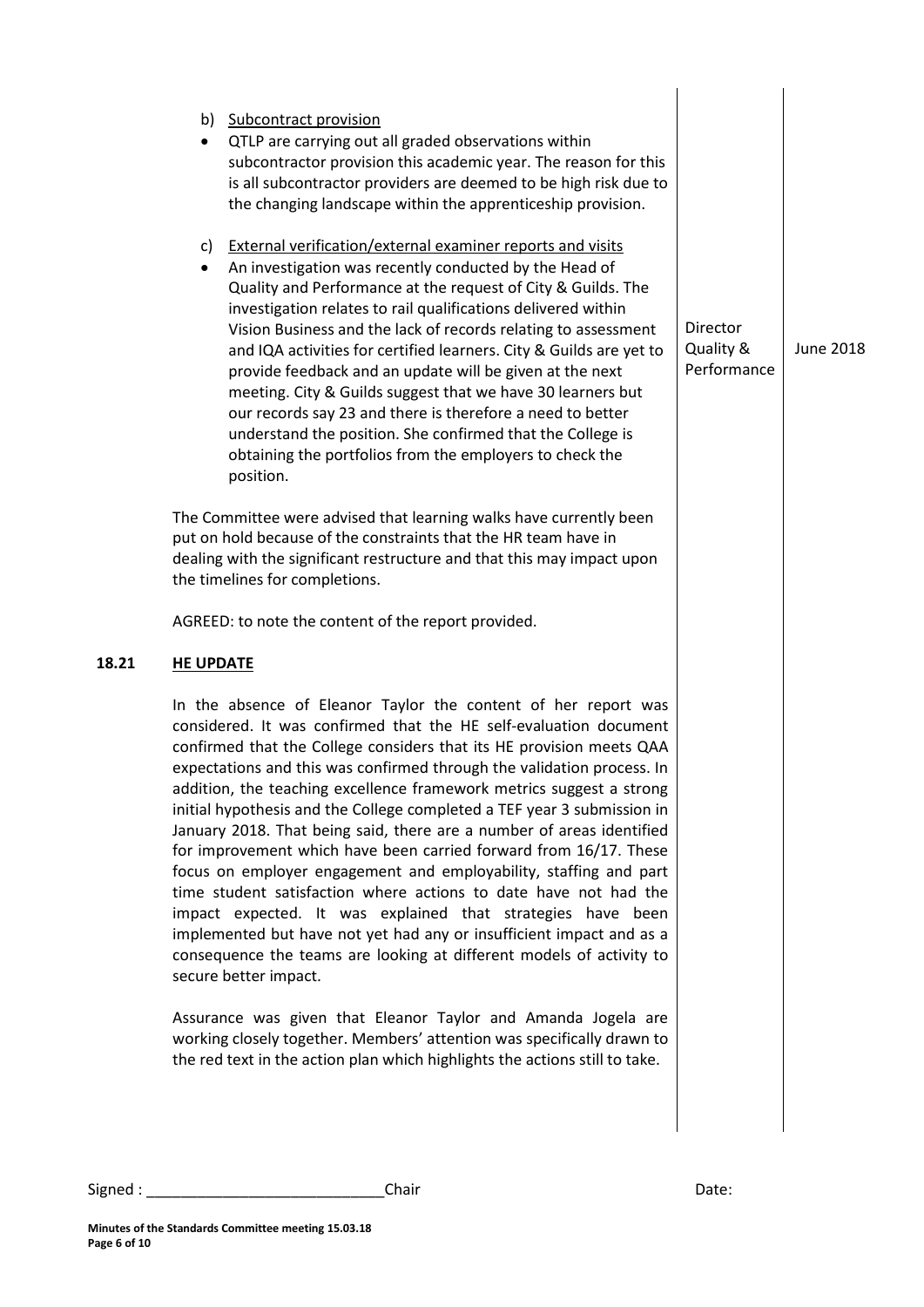A key action that needs further work is to fully involve employers in the annual review of foundation degree programmes. At the current time formal processes at course level remain patchy and need to be improved and consistent. The Committee were advised that the College is taking the same approach with HNCs and HNDs and assurance was given that this is an area of immediate focus.

AGREED: To note the content of the update provided.

### **18.22 SAFEGUARDING UPDATE**

The Vice Principal Communications Engagement & Student Experience introduced this item and confirmed that safeguarding referrals continue to see a significant increase on the same period last year with no signs of a slowing. By December 2017 the team had received more referrals than it had for the whole of the academic year in 16/17. (801 to December against 742 full year). She advised that in January there were 177 referrals which should be compared with 90 in the previous year in February there were again 177 referrals which should be compared with 83 in the previous year.

In December 2017 the government published consultation for changes to the Keeping Children Safe in Education document, consultation closed at the end of February and it is likely that revised documentation will be issued in the Spring. There are no indications of major changes within the guidance although there is a recommendation that Colleges collect two emergency contact numbers which will have implications for enrolment.

In terms of Prevent the College is seeing a reverse trend when compared with safeguarding. Students appear not to be trying to access banned websites on College premises. In January 2018 there were 7 prevent referrals which should be compared with 14 in the prior year, in February there were 2 which should be compared with 9 in the prior year. She explained that for the local area, far right extremism has a much heightened profile. It is expected that the counter terrorism profile will be updated in May and as a consequence there will be an update to the Prevent risk assessment and register at the next meeting. She advised that one of the Prevent referrals since Christmas has been referred for assessment to the Police Prevent team however this did not meet the threshold for channel support.

In terms of onward external referrals for safeguarding matters the statistics are fairly comparable, January saw 31 which should be compared with 30 in the prior year. In February there were 28 which should be compared with 19 in the prior year.

The Committee were advised that there is one student who because of mental health issues and concerns is progressing through the College's fitness to study programme.

VP CE & SE June 2018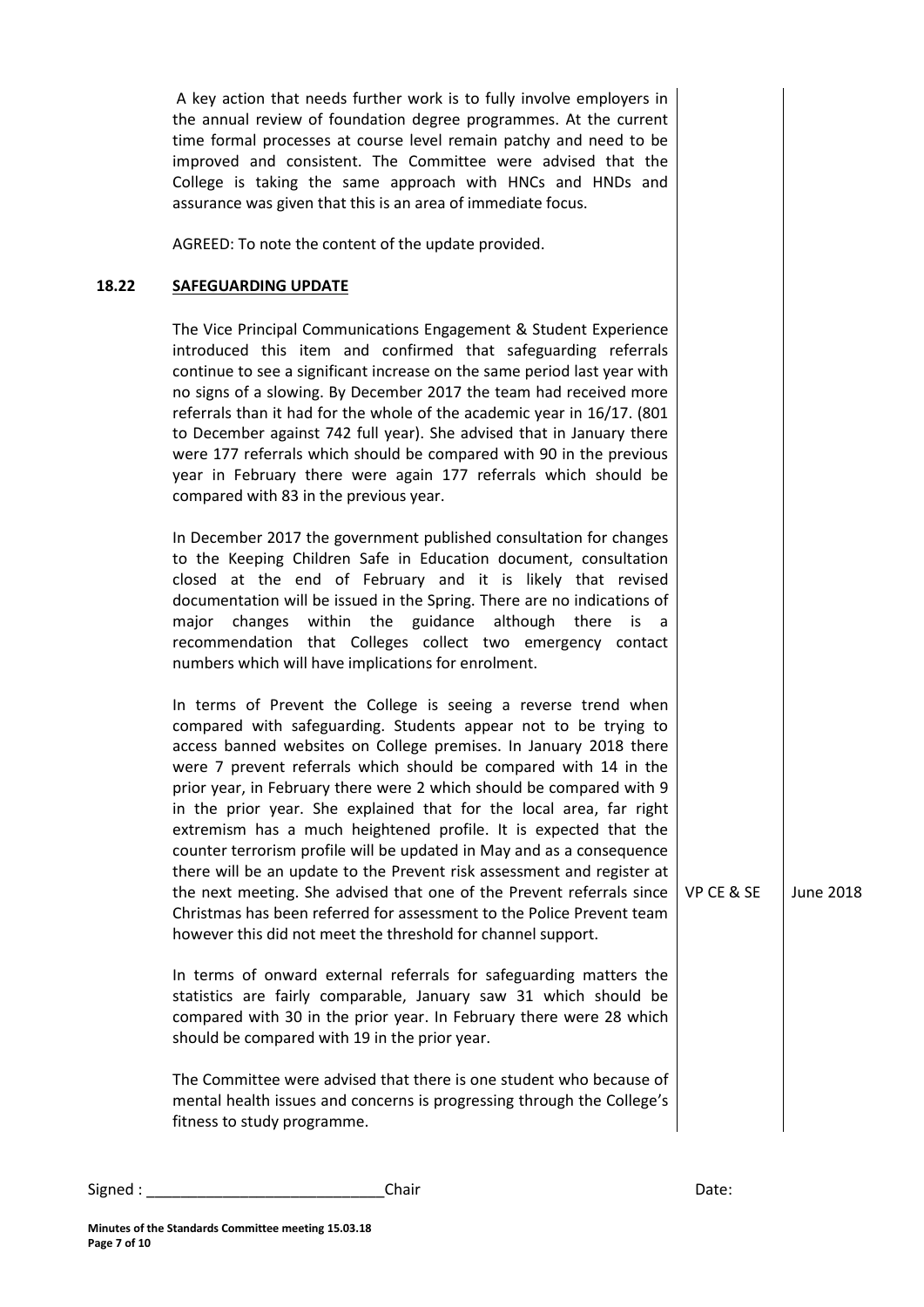There was also one student in February who agreed to take a break in learning until March because of mental health issues. There are a further two students who are at the beginning of this process.

AGREED: To note the content of the report provided.

### **18.23 MENTAL HEALTH STRATEGY**

The Vice Principal for Communications Engagement & Student Experience explained that the College is developing a more holistic approach to mental health given the increasing instances that are being seen. Key points noted were:

- The significance of this issue for our students means that we have prioritised the development of a mental health strategy
- Our aim is to develop a culture whereby everyone recognises that mental health is an issue that affects us all, where people feel confident and comfortable to disclose an issue, safe in the knowledge that the College will provide support and links to external agencies when necessary. The strategy has been drafted in a way that reflects this ambition.
- The College has been doing a significant amount of work with the local authority specialist team to map services and the offering with the intention that the local authority will publish an integrated services model.
- There is the opportunity for the College to access training in trauma based education for up to 50 members of staff. This should be delivered in time for a review of practices in the next academic year.
- The College has been working with Nottinghamshire Healthcare Foundation Trust in the development of a Recovery College within West Notts. We have started to plan a notional curriculum for the Recovery College and are awaiting a meeting with the Trust to plan and deliver responsibilities. This will be a physical entity within the organisation that delivers courses.

The Committee commended the College's approach to tackling mental health issues but challenged senior staff to better communicate the support available for mental health issues. It was explained that in 18/19 the intention is to make mental health training mandatory for staff and students. The Committee questioned what the position was in relation to staff mental health. It was explained that CPD and/or a course will be run through the Recovery College. The challenge from the Committee was to ensure that the mental health strategy developed includes references to both staff and students.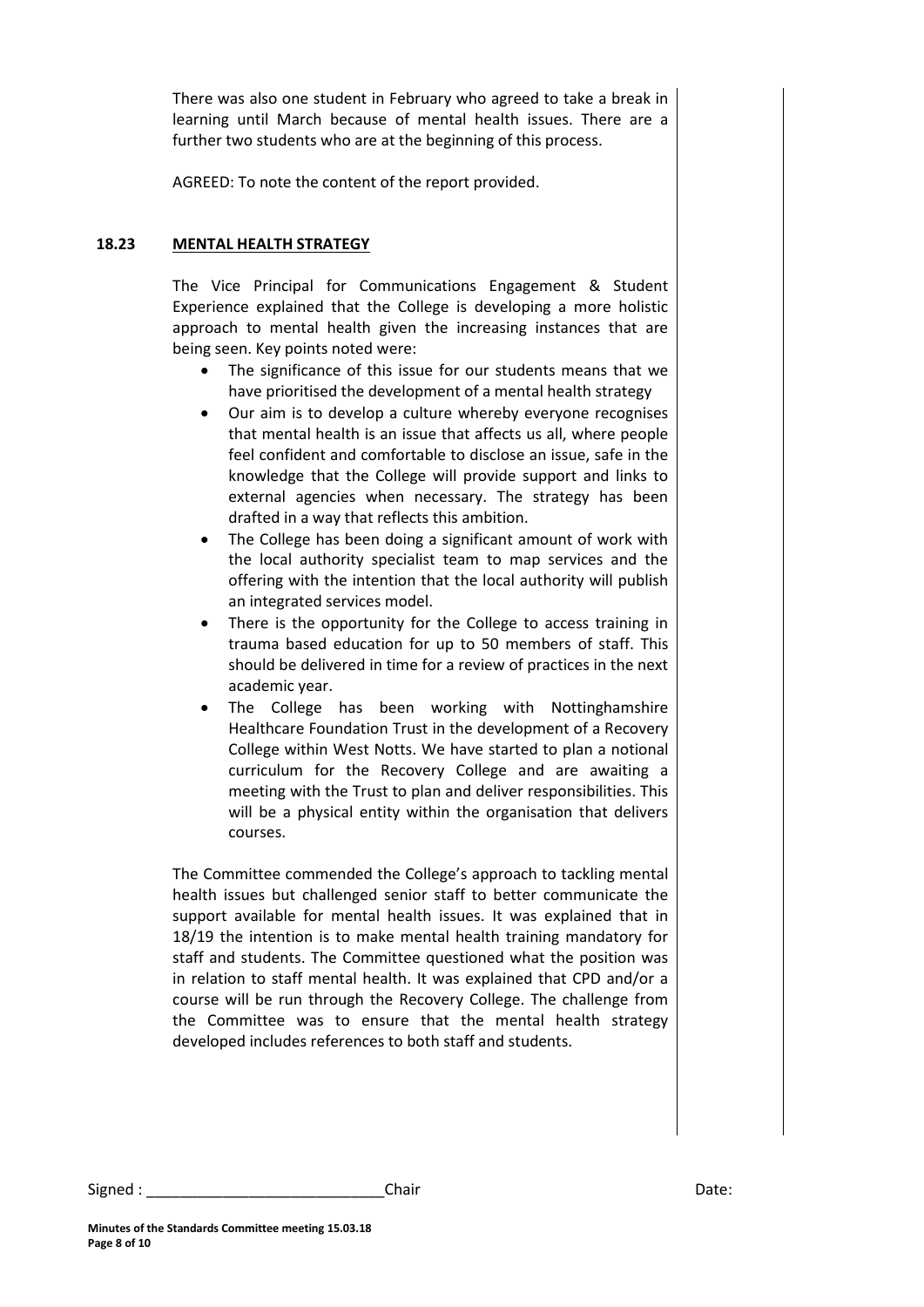In terms of funding initiatives to support/improve mental health it was explained that a lot of funding will come from central student services, however there will also be elements paid from the enrichment envelope.

AGREED: To note the content of the update provided.

#### **18.24 CAREER GUIDANCE FOR FE COLLEGES**

The Vice Principal for Communications Engagement & Student Experience introduced the detailed written report and key matters noted were:

- In December the government published a careers strategy which sets out its ambitions across the schools and colleges sector and this was then supported by guidance for the College sector which was published in February 2018. The report summarises the key requirements for colleges contained within this guidance document and provides Governors with a summary of the College current position in terms of its own careers advice and guidance.
- It is fair to say that in the last Ofsted inspection careers advice and guidance was an area for development. Going forward meeting expectations will be a condition of funding.
- There are 8 GATSBY standards to be achieved. These include
	- a) A stable careers programme
	- b) Learning from careers and labour market information
	- c) Addressing the needs of each student
	- d) Linking curriculum learning to careers
	- e) Encounters with employees and employers
	- f) Experiences of the workplace
	- g) Encounters with further and higher education
	- h) Personal guidance.
- It is fair to say that no one in the sector has a particular issue with the GATSBY standards. Whereas schools and colleges have started to work to them there has been an impact in terms of the progression of young people and more importantly their knowledge about their career options.
- In order to ensure that Colleges are meeting the requirements of the GATSBY benchmark, statutory guidance was published and includes a detailed summary of the requirements and an assessment tool to quantify the current position.
- Colleges have until 2020 to achieve compliance with all the benchmarks. From September 2018 there will be a selfassessment tool. By September this year the College also has to have identified a named careers leader within the organisation and have published a careers strategy/plan.